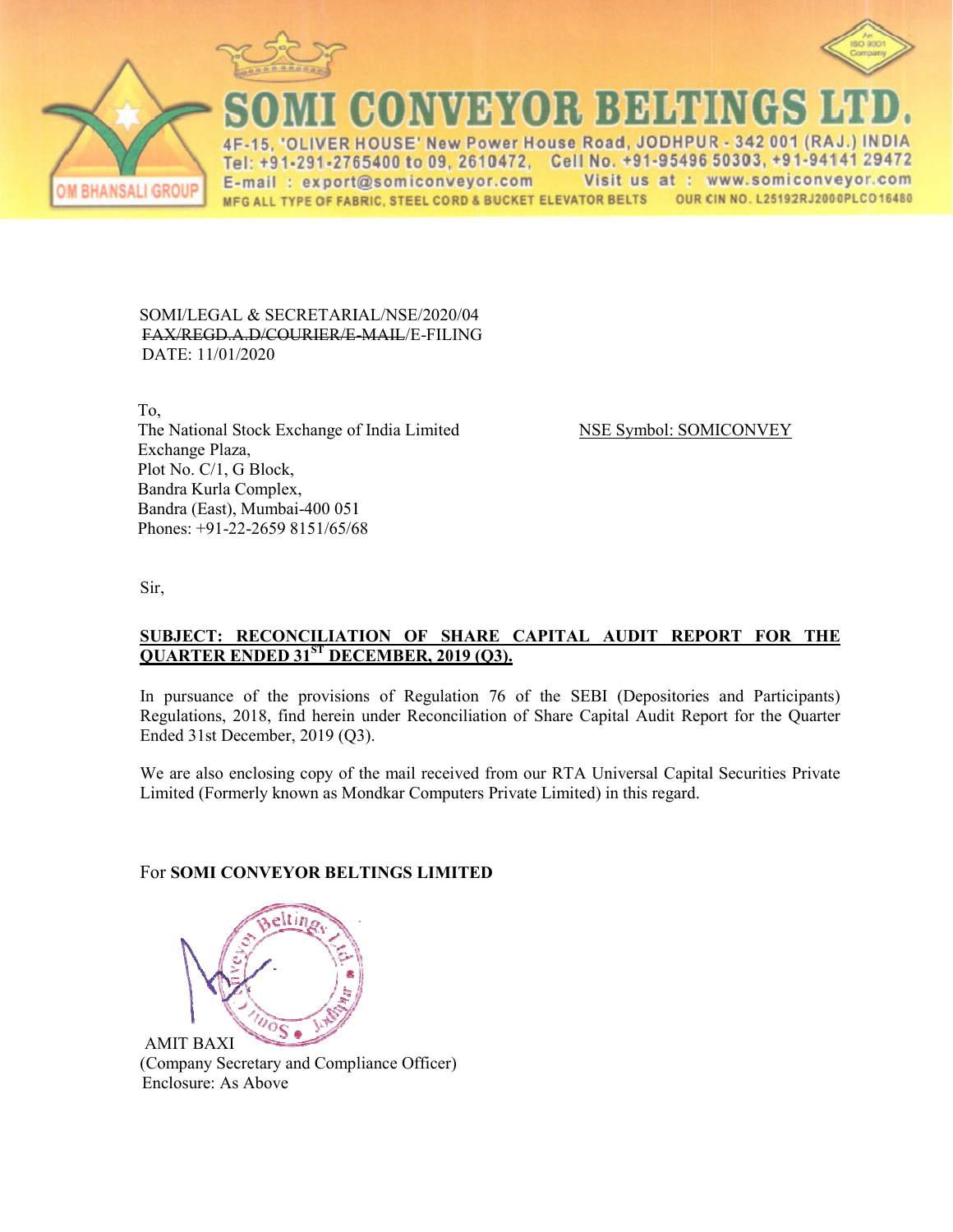

**CS. AVIJIT VASU B.Sc., M.COM, ACS Practicing Company Secretary** 

### **RECONCILIATION OF SHARE CAPITAL AUDIT REPORT**

| 1. For Quarter Ended                                                                                             |                                                               | : $31ST$ December, 2019 (THIRD QUARTER) |                                   |  |  |
|------------------------------------------------------------------------------------------------------------------|---------------------------------------------------------------|-----------------------------------------|-----------------------------------|--|--|
| 2. ISIN                                                                                                          | : INE323J01019                                                |                                         |                                   |  |  |
| 3. Face Value                                                                                                    | : Rs. $10/-$                                                  |                                         |                                   |  |  |
| 4. Name of the Company                                                                                           | : SOMI CONVEYOR BELTINGS LIMITED                              |                                         |                                   |  |  |
| 5. Registered Office Address                                                                                     | : 4F-15, "Oliver House", New Power House Road, Jodhpur-342003 |                                         |                                   |  |  |
| 6. Correspondence Address                                                                                        | : 4F-15, "Oliver House", New Power House Road, Jodhpur-342003 |                                         |                                   |  |  |
| 7. Telephone & Fax Nos                                                                                           | : Tel: +91-291-2765400, Fax: +91-291-2765410                  |                                         |                                   |  |  |
| 8. Email address                                                                                                 | : info@ombhansali.com/ csamitbaxi@gmail.com                   |                                         |                                   |  |  |
| 9. Names of the Stock Exchanges where the company's securities are listed: BSE LIMITED, NSE OF INDIA LIMITED     |                                                               |                                         |                                   |  |  |
|                                                                                                                  | Number of Shares                                              |                                         | % % % of the Total issued capital |  |  |
| 10. Issued Capital:                                                                                              | 11779656                                                      |                                         | $100\%$                           |  |  |
| 11. Listed Capital (Exchange-wise): (BSE)                                                                        | 11779656                                                      |                                         | 100%                              |  |  |
|                                                                                                                  | 11779656<br>(NSE)                                             |                                         | 100%                              |  |  |
| (as per company records)                                                                                         |                                                               |                                         |                                   |  |  |
| 12. Held in dematerialized form in CDSL:                                                                         | 2635702                                                       |                                         | 22.38%                            |  |  |
| 13. Held in dematerialized form in NSDL:                                                                         | 8321944                                                       |                                         | 70.65%                            |  |  |
| 14. Physical:                                                                                                    |                                                               | 822010                                  | 6.98%                             |  |  |
| 15. Total No. of shares $(12+13+14)$ :                                                                           |                                                               | 11779656                                | 100%                              |  |  |
| 16. Reasons for difference if any, between $(10\&11)$ , $(10\&15)$ , $(11\&15)$ : NIL                            |                                                               |                                         |                                   |  |  |
| 17. Certifying the details of changes in share canital during the quarter under consideration as ner Table below |                                                               |                                         |                                   |  |  |

In share capital during the quarter under consideration as

| Particulars*** | No. of Shares | Applied/Not | Listed on Stock | Whether   | Whether   | In -principal |
|----------------|---------------|-------------|-----------------|-----------|-----------|---------------|
|                |               | Applied for | Exchanges       | Intimated | Intimated | approval for  |
|                |               | listing     | (Specify)       | To CDSL   | To NSDL   | SE(Specify    |
|                |               |             | Names)          |           |           | Names)        |
| <b>NIL</b>     | -----         | -----       | ----            | ----      | ----      | ----          |

\*\*\* Rights, Bonus, Preferential Issue, ESOPs, Amalgamation, Conversion, Buyback, Capital Reduction, Forfeiture, Any other (to specify). 18. Register of members is updated (Yes/No): **YES** If not, updated upto which date: **N.A** 

19. Reference of previous quarter with regards to excess dematerialized shares, .if any: **N.A**

20. Has co. resolved the matter mentioned in point no.19 above in current quarter? If not, reason why? **N.A**

21. Total no. of requests, if any, confirmed after 21 days & the total no. of requests pending beyond 21 days with the reasons for delay:

| Total No. of demat requests   | No. of requests |     | No. of shares   Reasons for delay |
|-------------------------------|-----------------|-----|-----------------------------------|
| Confirmed after 21 days       | NIL             | NIL | NШ                                |
| Pending for more than 21 days | NIL             | NШ  | NШ                                |

22. Name, Telephone & Fax No. of the Compliance Officer of the Company:

#### **Mr. Amit Baxi**

 **4 F-15, "Oliver House", New Power House Road, Jodhpur-342003 Tel.: +91-0291-2765400, Fax: +91-0291-2765410**

23. Name, Address, Tel. & Fax No., Regn. No. of the Practicing company secretary:  **CS AVIJIT VASU, Corporate Tower, Plot No. 21&22, Behind Bank of Maharashtra, 2nd Puliya Commercial Centre, Chopasni Housing Board, Jodhpur, Tel.:+91-0291- 2759987** 

 **M. No. 37968; C. P. No. 14198** 

24. Appointment of common agency for share registry work (if yes, name and address): **YES UNIVERSAL CAPITAL SECURITIES PRIVATE LIMITED 21, Shakil Niwas, Opp. Satya Sai Baba Temple, Mahakali Caves Road, Andheri (East), Mumbai - 400 093** 

 **Tel: (+91 22) 28207203-05, 28257641, Fax: (+91 22) 28207207**

25. Any other detail that the company secretary may like to provide, (*e.g.* BIFR Company, delisting from SE): **NIL** 

**Date: 11/01/2020 CS AVIJIT VASU Place: Jodhpur Company Secretary in Practice, ACS: 37968, C.P. No. 14198 UDIN: A037968B000043721**